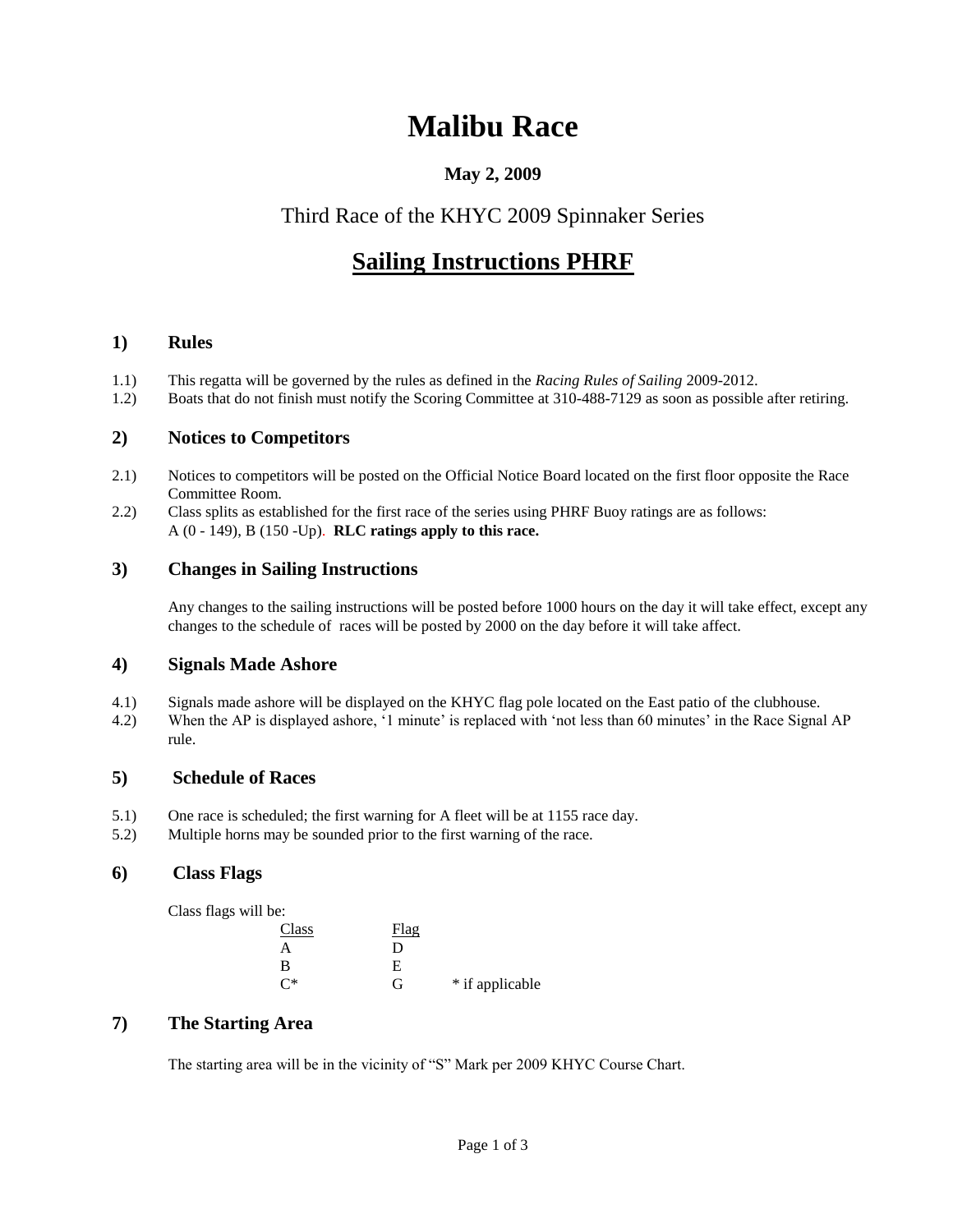### **SAILING INSTRUCTIONS - MALIBU RACE**

#### **8) The Race Course**

- 8.1) From the start, **Class A boats** will round F mark to starboard, El Segundo buoy to port, then round a buoy located off the Malibu pier (see 9.2) to port then King Harbor "G" mark to port, "W" mark to port, then to the finish. Official distance is 37.7 NM.
- 8.2) From the start, **Class B boats** will round C mark to starboard, then The El Segundo buoy to port, then the buoy located off the Malibu Pier (see 9.2) to port, then King Harbor "G" mark to port and "W" mark to port, then to the finish. Official distance is 35.9 NM.

#### **9) Marks**

- 9.1) Nearby marks are spar buoys or inflatable buoys in the approximate positions defined on 2009 KHYC Course Chart and local marine charts.
- 9.2) The Malibu buoy is in the reported position of 34 deg 02 min 02 sec N and 118 deg 40 min 22 sec W, and approximately 1000 feet from Malibu pier on a bearing of 300 degrees true. If this buoy is not on station racers shall start the return leg when they reach the reported position.
- 9.3) "W" mark is the white center channel buoy at the entrance to King Harbor.

#### **10) Obstructions**

None noted.

#### **11) The Start**

- 11.1) Races will be started using rule 26 with the warning signal given five minutes before the start.
- 11.2) The starting line will be between a staff displaying an orange flag on the race committee boat and a staff with an orange flag floating to port from the race committee boat.
- 11.3) Boats whose warning signal has not been made shall **avoid the starting area.**
- 11.4) The Race Committee will attempt to hail sail numbers of OCS boats. Failure of the Committee to do so will not be grounds for redress.
- **12)** Reserved for future use.

#### **13) The Finish**

The finish line will be between a staff displaying an orange flag on the RC boat and the Redondo Beach East Jetty light #2 at the harbor entrance. If the Committee boat is off station boats shall take their times when the Jetty light bears 100 degrees off the starboard beam. Notify the scoring committee at (310) 488-7129 (cell) or (310) 375-7619 land line by noon on Sunday May 3rd.

#### **14) Penalty System**

- 14.1) The Two Turns penalty is replaced with a One-Turn penalty, to include one tack and one jibe, modifying the Scoring Penalty, rules 44.1 & 44.2. Rule 44.3 shall not apply.
- 14.2) Boats that accept and execute the One Turn penalty shall sign up to that effect on the form posted on the Official Notice Board after the race.